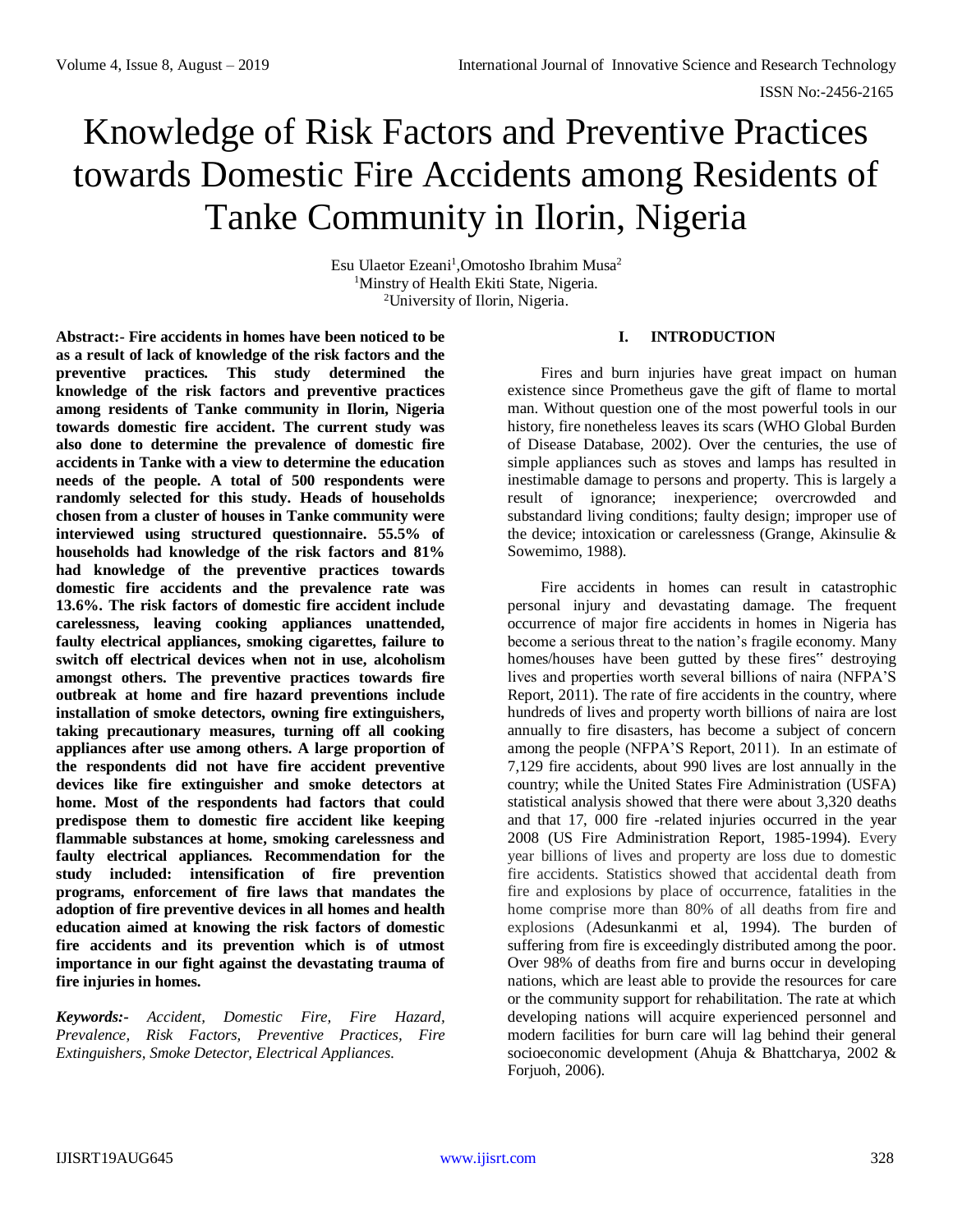Domestic fire accidents are of public health importance in developing countries such as Nigeria because of its high prevalence and association with morbidity and mortality affecting people. This type of accident has multiple negative consequences on the health of people, the community and country as a whole. A number of consequences may arise which include medical, economical, and social and others to mention a few (Laloe, 2002). The socio-economic impacts of these accidents are aggravated by the fact that victims of such fire disasters, mostly small scale traders and artisans, are without adequate insurance cover. These fires" have continued to render many jobless, damage the environment, disrupt economic activities and worsening the problem of poverty. The effective prevention of these accidents will require enhancing the capacity of the relevant regulatory institutions in the evaluating the proneness of any complex to fire accidents (Runyan, Bangdiwala, Linzer, Sacks & Butts, 1992).

The aim of this study was to determine the knowledge of risk factors and preventive practices towards domestic fire accident among residents of Tanke community in Ilorin, Nigeria by specifically determining the prevalence rate of domestic fire accident in Tanke community, assessing the knowledge of risk factors towards domestic fire accident among the respondents, identifying risk factors for domestic fire accidents among residents of Tanke community and determining the preventive practices towards domestic fire accident among the respondents. This study will help to create awareness on the, causes, sources, risk factors and preventive practices towards domestic fire accidents among residents' of Tanke community in Ilorin and thereby giving an insight of the prevalence of domestic fire accidents in the area. The result of the study will draw the attention of the Government and stakeholders involved, on the need to provide sensitization on owning protective devices at home to combat fire accidents when it occurs and also to ensure the enforcement of fire preventive legislations like the installation of smoke detectors in buildings and others.

## **II. MATERIALS AND METHODS**

This paper utilized a descriptive cross sectional study design which involved the collection of data in order to answer some specific and general questions on the knowledge of risk factors and preventive practices towards domestic fire accidents among residents' of Tanke community in Ilorin, Kwara State, Nigeria. Five hundred (500) households were randomly selected for the study. Heads of households who met the selection criteria were interviewed using a semistructured interviewer administered questionnaire in which quantitative data was collected, collated and checked manually for error and analyzed using the statistical package for social sciences (SPSS) version 15.0. Results were presented in tables, percentages and charts. This research was approved by the ethics committee of the University of Ilorin.

### **III. RESULTS/ DISCUSSION**

A total of 500 respondents were randomly selected for this study. 500 heads of households responded out of 500 making a response rate of 100%. From table 1, the age of respondents ranged from  $18 - 49$  years and above with the mean age of 73.5±8.45. Majority of the respondents were between the age range of  $29 - 38$  years followed by those of 31 - 40 years (33.4%) and this age group were the working age group. Majority of the respondents were females (67.2%), civil service job (58.2%) was observed to be the major occupation and majority of the respondents (71.4%) had tertiary education qualification in the study area. From table 2, 305 (61.0%) lived in rented apartments, while 195 (39.0%) live in personally owned houses. Type of houses include 228 (45.6%) bungalow, 35 (7.0%) duplex, 139 (27.8%) multi flats, 50  $(10.0\%)$  multi rooms and 33  $(6.6\%)$  other type of houses. Table 3 shows that 30 (6.0%) of the respondents said domestic fire accident occur during the rainy season, 470 (94.0%) said it occurs during the dry season. 425 (85%) said domestic fire accident usually starts from the kitchen, This is simillar to the finding by (Karter et.al, 2003) in another study. The kitchen was found to be the area where most accidents occurred, followed by the living room and the dining room (Adams et al, 1991). 25 (5.0%) of the respondents reported that domestic fires starts from electrical outlets/ rooms while 50 (10.0%) said it could start from anywhere in the home. On the prevalence of domestic fire in the area, table 4 shows that 68 (13.6) have had domestic fire accident before while 432 (86.4%) of the respondents have not had domestic fire accident before. 14 (2.8%) have had it less than two times, 25 (5.0%) have had it two times, 15 (3.0%) have had domestic fire accident more than two times while 14 (14%) gave no response. 13 (2.6%) of the respondents had fire accident in their homes in the last three months, 41 (8.2%) had it more than a year now, while 14 (2.8%) gave no response. This study reveals that the prevalence rate of domestic fire in Tanke community of Ilorin Nigeria as at the time of this study was 13.6% which is comparatively low as compared to that reported in Ghana where domestic fires accounted for 41% of the total number of incidents for this category(Addai et al, 2016). Also this study reveals that most of the respondents' who have had domestic fire accident before lived in rented houses. This is similar to a study by (Olaitan et al, 2007) who reported that respondents used in similar study were more in rented apartments than personally owned houses. On the causes of domestic fire accidents, 25 (5.0%) of the respondents perceived kitchen fire as the cause of most domestic fire accidents 28 (5.6%) of the respondents feels it was due to electricity, 14 (2.8%) of the respondents feels it was as a result of smoking cigarettes, while 1(0.2%) feels it was due to other causes. This is similar to a study by Diguiseppi (2000) who reported that cooking (31%) was the leading cause of urban residential fire and flame injuries (Diguiseppi et al, 2000). From this study on the knowledge of the risk factors of domestic fire, table 5 reveals that 98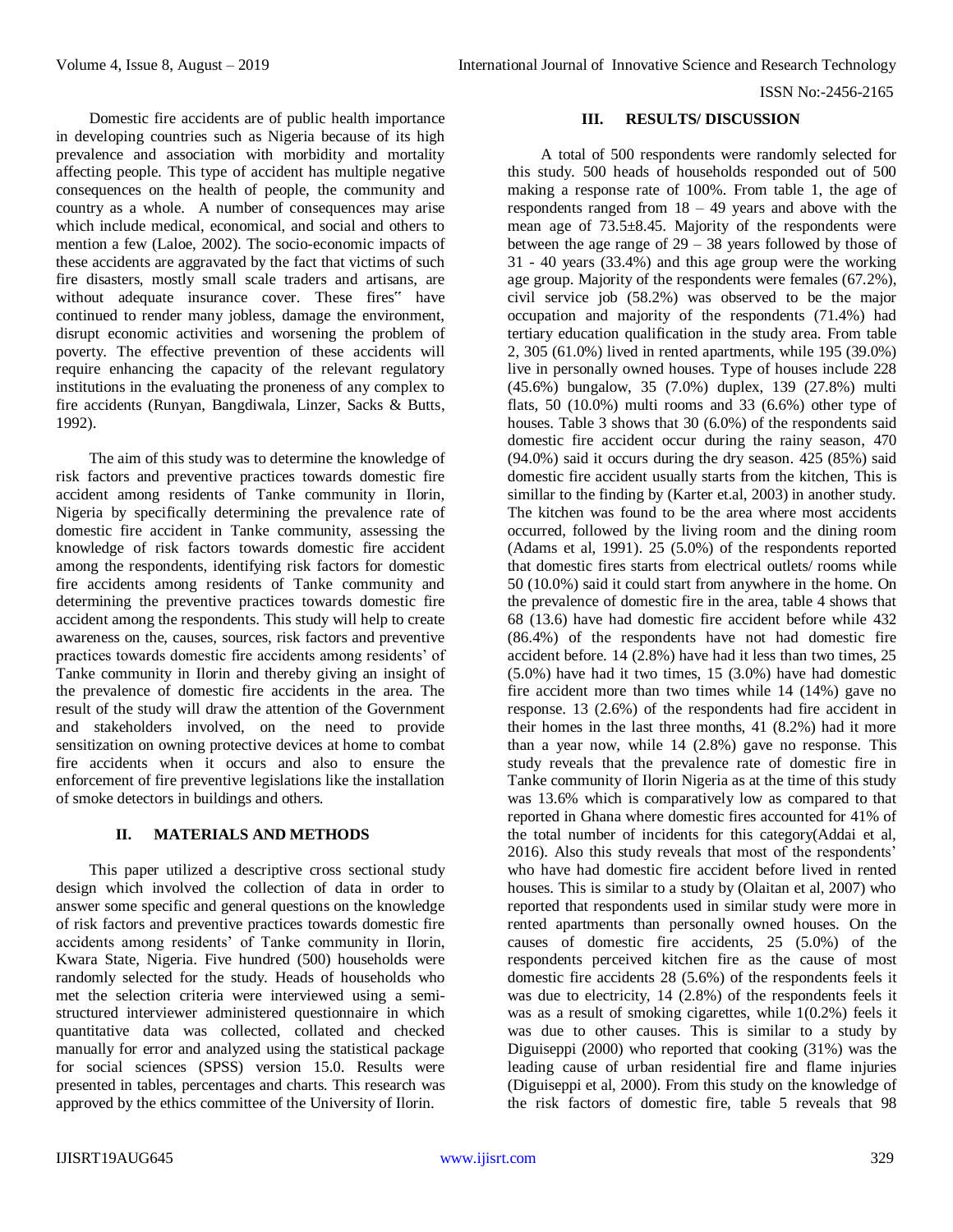### ISSN No:-2456-2165

(19.6%) of the respondents had faulty electrical appliances at home, 361 (72.2%) had no faulty electrical appliances while 41 (8.2%) gave no response. 65 (13.0%) of the respondents use candles when light is off, 370 (74.0%) do not use candles while 65 (13.0%) gave no response. 74 (14.8%) of the respondents smoke cigarettes, 373 (74.6%) do not smoke cigarettes while 53 (10.6%) gave no response. 209 (41.8%) of the respondents keep petrol (flammable material) at home, 238 (47.6%) keep kerosene, while 53 (10.6%) gave no response. On factors respondents consider are risk factors from table 6, 493 (98.6%) said carelessness is a risk factor of domestic fire accident, 486 (97.2%) suggested faulty electrical appliances, 443 (88.6%) said smoking cigarettes and improperly extinguished cigarette stalks, 480 (96.0%) said failure to switch off electrical appliances when not in use or electricity, 203 (40.6%) said alcoholism, 264 (52.8%) said burning candles overnight, 376 (75.2%) said leaving cooking appliances unattended, while 74 (14.8%), 122 (24.4%) and 87 (17.4%) suggested that fuelling generator while still on, unsafe storage/keeping inflammable substances and pattern/design of house/building respectively are risk factors of domestic fire accident. Cumulatively 55.5% of the respondents had good knowledge of the risk factors of domestic fire accidents. From table 7, this research shows the opinion of respondents on the factors that they consider as risk factors/ predisposing factors for domestic fire accident as follows: carelessness, ranked first, this was closely followed by the use of faulty electrical appliances, smoking cigarettes and improperly extinguished cigarette stalks, failure to switch off electrical appliances when not in use among others. The risk factors for domestic fire accident are largely preventable and modifiable, indicating a need for health promotion and prevention intervention. This study revealed that domestic fire accident is not a common incidence in the area of study with the reported prevalence rate of 13.6% in which the major cause of the fire accident was electricity and then followed by kitchen fire and smoking, as between the time of collection of this data and more than one year ago. This is similar to a study by Abu (2013), who reported that fire outbreaks in Ghana is attributed to smoking while Abdullai (2014) reported that improper use of electrical appliances, gas leakage, over frequent power outages were the major causes of fire outbreaks in Ghana. However this is in contrast to a population based descriptive study of fatal residential fires accident by (Runyan et. al, 2005) who reported that smoking is usually the major cause of fire followed by cooking appliances. This result is also significantly at variance with that of (Adesunkanmi et al, 1994) who reported that fire from kerosene explosions (kitchen fire) was responsible for 43.5% of cases of domestic fire accident in patients admitted in guild hospital, Ilesha Nigeria over a 5 years period 1998-1992. On the knowledge of the preventive practices towards domestic fire accidents, results from tables 7 shows that (49.4%) have building materials that are of concrete, zinc and aluminum, and 22.8% have building made of bricks and modern roofing materials. Only 55 (11.0%) of the respondents have smoke

detectors installed in their houses while 445 (89.0%) do not have smoke detectors in their homes. 99 (19.8%) of the respondents have less than two people occupying their house, 110 (22.0%) have two people occupying their house, while 291 (58.2%) have more than two people occupying their house. 329 (65.8%) of the respondents do not properly check or put out their electric appliances when not in use; while 85 (61%) have never forgotten to put out their cooking appliances after use. 330 (66.0%) of the respondents have and will use water to combat fire accident at home, 30 (6.0%) would use sand, only 45 (9.0%) of the respondents have and will use fire extinguisher while 95 (19.0%) of the respondents do not have devices at all to combat fire accident at home. Only 32 (6.4%) of the respondents have persons in their household who have been trained on fire accident prevention while the remaining 468 (93.6%) do not have. This study also revealed the opinion of respondents in case of fire outbreak at home. Majority 312 (62.4%) said they would run and call for help while 163 (32.6%) said they would call the fire fighters/service authorities. Majority 245 (49.0%) of the respondents got information on fire accident prevention from the media. 25 (5.0%) of the respondents said they would fight fire in case of an outbreak, 245 (92.0%) of the respondents said their source of information on fire accident prevention was from the mass media, 12 (2.4%) had information from GSM, 98 (19.6%) had from the newspapers, 100 (20.0%) from the internet, 25 (5.0%) from health workers while 20 (4.0%) of the respondents got information from other sources. Cumulatively 81% of respondents had knowledge of the preventive practices towards domestic fire accidents from this study. These results are similar to those reported in some studies and recommendations such as legislation requiring smoke alarm installation or other fire protection measures (Diguiseppi, 2000), enforcement of fire safety regulation, improving building codes, public education on fire safety (Addai, 2016) among others were stated as potential solutions for fire prevention. From tables 8-10, hypotheses tested showed that there was significant relationship between the experience of fire accident by respondents ( $p = 0.000$ ), house ownership  $(p = 0.013)$  and house type  $(0.000)$  with the knowledge of preventive practices towards domestic fire accident. Majority of the respondents had good knowledge of the preventive practices towards domestic fire accident. Age, sex occupation and educational level had significant influence on the respondents knowledge of risk factors towards domestic fire accident ( $p = 0.000$ ;  $p = 0.001$ ;  $p = 0.000$ ; p =0.000 respectively). Also Age, education, occupation and marital status had significant influence on the respondents knowledge of preventive practices towards domestic fire accident (p = 0.000; p = 0.004; p = 0.000; p = 0.000 respectively). The result shows that the experience of fire accident by respondents ( $p = 0.000$ ), significantly relate or associate with their knowledge of preventive practices at 5% level ( $p < 0.05$ ). Also the respondents' house ownership ( $p =$ 0.013) significantly relates or associates with their knowledge of preventive practices at 5% level ( $p < 0.05$ ). A significant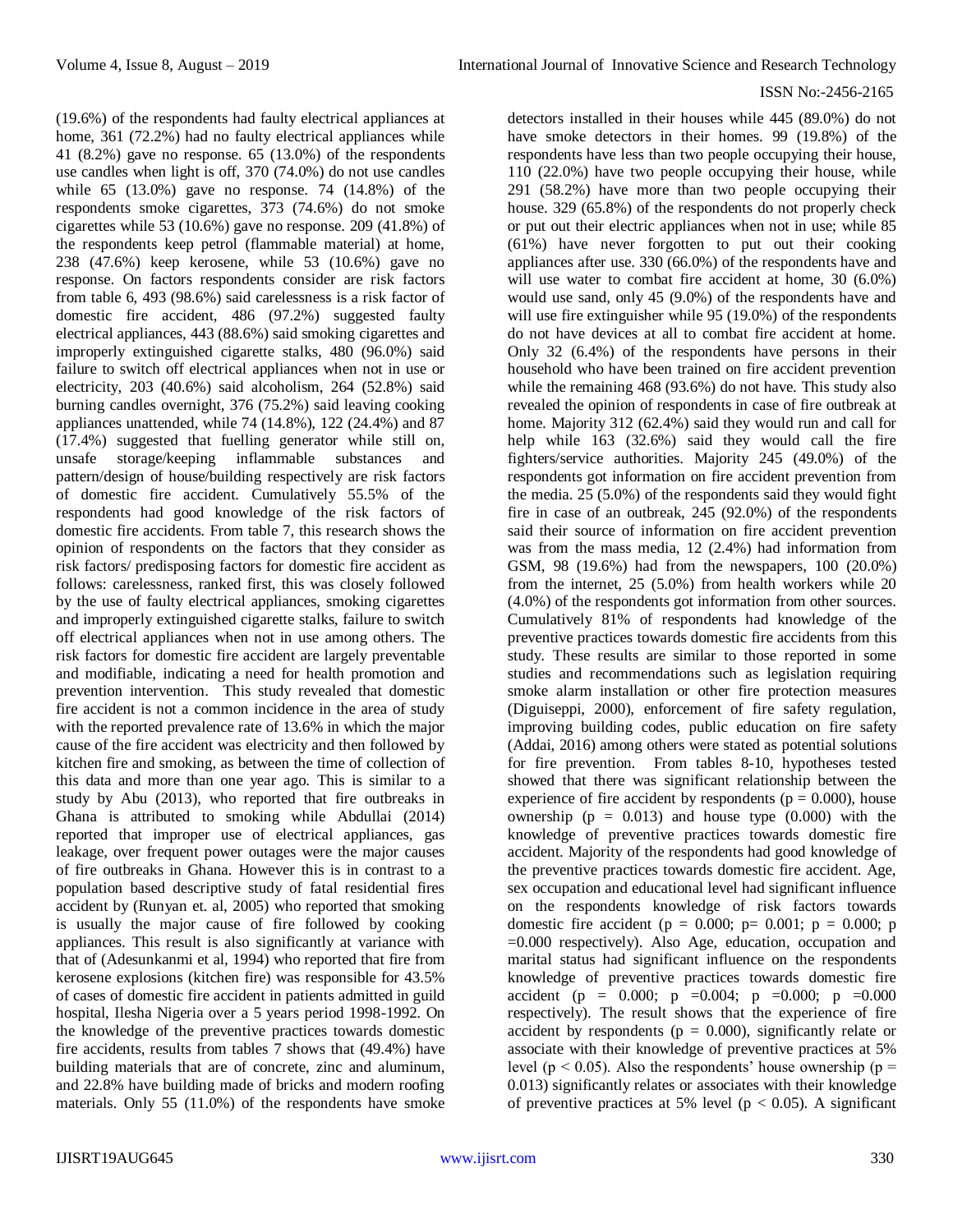association was found between house ownership ( $p = 0.045$ ) and knowledge of risk factor at 5% level.

### **IV. CONCLUSION**

This study revealed that there was high level of knowledge of the risk factors and the preventive practices towards domestic fire accident among residents of Tanke community. Domestic fire accident cases are a special group in themselves reflecting more clearly than any other, the character and way of living of people. It may be inevitable in the home. All these may be attributed to lack of importance attached to domestic fire accidents, lack of detailed information and awareness on the risk factors, preventive practices, its severity and consequences. The inclusion of accident prevention in strategies for the health of people will certainly bring to the fore the issue of fire accidents in homes which is neglected in the environment where the study was conducted. Preventive practices like installing smoke detectors at home, living in houses that are well designed to avoid overcrowding, not keeping inflammable substances at home, and owning fire extinguishers among others should be encouraged. Without effective intervention strategies, the number of fire accidents will increase in the population. Fire prevention programs will reduce fire outbreak and fire-related injuries among high risk populations using multifaceted approaches that include education on fire prevention strategies.

- *Based on the results of this study, the following recommendations were made:*
- 1. Home safety intervention should be encouraged in every home this includes improved lighting and encouraging proper electrical connections.
- 2. All electrical appliances should be swithched off when not in use.
- 3. Appropriate Government agencies should be given more support to educate the populace on proper domestic fire accident prevention.
- 4. Legislation on the installation of fire detecting devices in buildings should be enforced.

## **ACKNOWLEDGEMENTS**

The lead author thanks Professor Omotosho I. Musa for his supervision and co-authorship of the research work.

## **CONFLICT OF INTEREST**

All authors have no conflict of interest to declare.

#### **REFERENCES**

- [1]. Abu J. (2013). Smoking is number one cause of Fire Outbreak in Ghana. Ghana news agency 2013.
- [2]. "Accident Investigations and Reporting, Instruction 5102.1" Chief or Naval Operations, Department of Defense, 18 May 1977.
- [3]. Accident Prevention Manual for Industrial Operations." National Safety Council, Chicago, IL 1976.
- [4]. Adams LE, Purdue GF, Hunt J. L (1991). Tap-water scald burns: awareness is not the problem. J Burn Care Rehabilitation; Vol 12:91–95.
- [5]. Addai EK et al (2016). Trend of Fire Outbreaks in Ghana and ways to prevent this Incidents, Safetyand Health at Work. Available at: http://dx.doi.org/10.1016/j.shaw2016.02.004
- [6]. Adesunkanmi K. et al (1994). The pattern and outcome of burn injuries at westley guild hospital, Ilesha, Nigeria. J Tropical med hyg. 97(2):108-12.
- [7]. Ahuja RB, Bhattacharya S (2002). An analysis of 11,196 burn admissions and evaluation of conservative management techniques Vol **28**: 555-61.
- [8]. Amernic Jerry (2008), "Fire Safety Disaster." Canadian Healthcare Facilities Volume 28 Issue 3, ed Amie Silverwood.
- [9]. American Academy of Pediatrics (1997). Fires and burns Injury prevention and control for children and youth. 3rd ed. Elk Grove Village IL: American Academy of Pediatrics, Committee on Injury and Poison Prevention; pp. 233–267.
- [10]. Attia, AF, Sherif, AA, Mandil, AM, et al (1997). Epidemiological and sociocultural study of burn patients in Alexandria, Egypt. Eastern Mediterranean Health Journal; Vol 3, pg 452.
- [11]. Benner, L (1975). "Accident theory and Accident Investigation." Proceedings of the Society of Air Safety Investigators Annual Seminar, Ottawa Canada.
- [12]. Boukind EH, Chafiki N, Terrab S, Alibou F, Bahechar N, Zerouali NO (1995). Aetiology of burn injuries in childhood in Casablanca, Morocco: epidemiological data and preventive aspects. Vol **21** pg 349-51.
- [13]. Center for Disease Control. Fire deaths and injuries: Fact sheet overview 2008 www.cdc.gov/HomeandRecreationalSafety/Fire-Prevention/fires-factsheet.html (Accessed on September 26, 2012).
- [14]. Davies J. W (1990). The problems of burns in India. Burns 1990; Suppl 1:51.
- [15]. Diguiseppi C, Edwards P, Godward C, et al, (2000). Urban Residential Fire and Flame injuries: A Population based study. Injury Prevention, 6: 250-254
- [16]. Dinesh JB, Sushilkumar C (2008). A Study of Domestic Accident in semi-urban community. Indian Journal of Community Medicine. Vol 33(2):104-106.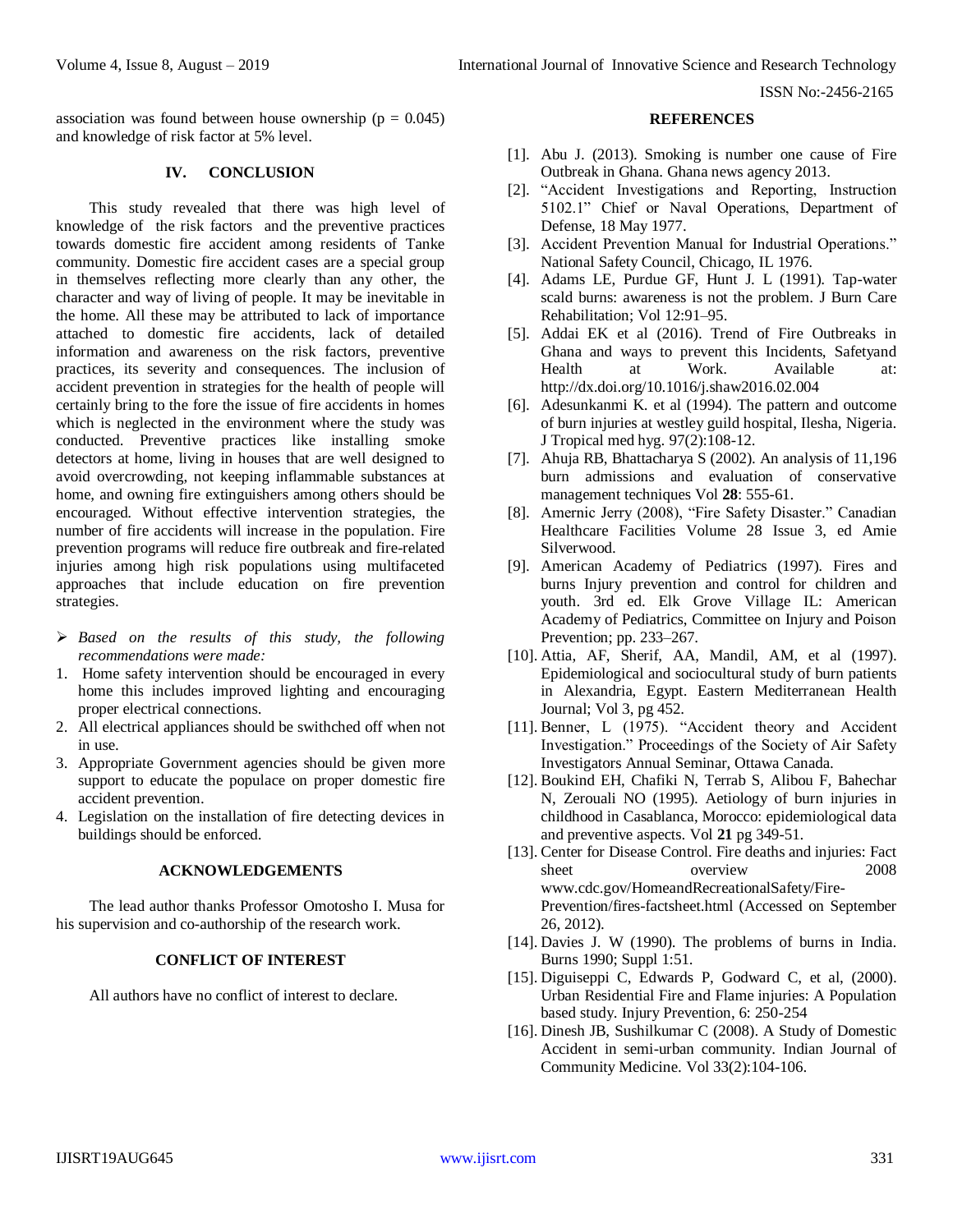ISSN No:-2456-2165

- [17]. El-Badawy A, Mabrouk AR (1998). Epidemiology of childhood burns in the burn unit of Ain Shams University in Cairo, Egypt. Vol **24**: 728-32.
- [18]. FCI Ltd international, A review of fire safety legislation center for technical development document RC.4595775.
- [19]. "Fault Tree Analysis as an Aid to Improved Performance." AMC Safety Digest, US Army Materiel Command, May 1971.
- [20]. "Fault Tree For Safety." D-6-75133, The Boeing Company, Seattle, WA 1966.
- [21]. Feldman KW, Schaller RT, Feldman JA, McMillon M. (1977) Tap water scald burns in children; Vol 62:1–7.
- [22]. Forjuoh S. N (2006). Burns in low- and middle-income countries: a review of available literature on descriptive epidemiology, risk factors, treatment, and prevention; pg 32:529.
- [23]. G.K Osagbemi (2009). The essentials of disaster management and epidemics.
- [24]. Grange AO, Akinsulie AO, Sowemimo GOA (1988). Flame burn disasters from kerosene appliance explosions in Lagos, Nigeria; Vol **14**: 147-50.
- [25]. Heinrich, H.W (1936). "Industrial Accident Prevention." New York, McGraw Hill.
- [26]. Hemeda M, Maher A, Mabrouk A. (2003). Epidemiology of burns admitted to Ain Shams University Burns Unit, Cairo, Egypt; Vol 29:353.
- [27]. Hyder, AA, Kashyap, KS, Fishman, S, Wali, SA (2004). Review on childhood burn injuries in Sub-Saharan Africa: A forgotten public health challenge. African Safety Promotion. Vol 2:43.
- [28]. Ibrahim T (2009). Research methodology. Abuja: Cress Global Link Ltd.p.70- 75.
- [29]. Internet-Bureau of fire protection (2011). (Accessed on September 26, 2017).
- [30]. Karim K, Alam I, Ul-Hassan N (1975). The socioeconomic factor of burn injuries in children. Vol **1**: 45.
- [31]. Karter M. J (2003). Fire loss in the United States during 2002. Quincy MA: National Fire Protection Association, Fire Analysis and Research Division. Pg 34.
- [32]. Laloë V (2002). Epidemiology and mortality of burns in a general hospital of Eastern Sri Lanka. Vol **28**: 778-81.
- [33]. Leth PM, et al-Gregersen M, Sabroe S (1998). fatal accidents in house fires. Ugeskr Laeger 60 (23) :3403-8. Article in Danish Aarhus university, Retsmedicinsk institute. Fatal residential fire accidents in the Municipality of Copenhagen 199-1996.
- [34]. Mabrouk A, El Badawy A, Sherif M (2000). Kerosene stove as a cause of burns admitted to the Ain Shams burn unit. Vol **26**: 474-7.
- [35]. Mabrouk A, Maher A, Nasser S (2003). An epidemiologic study of elderly burn patients in Ain Shams University Burn Unit, Cairo, Egypt. 29:687.
- [36]. Manual of BFP fire fighters institutional regulations and standards quezon city, 2001.
- [37]. Micheal D Peck et al (2002). Burns and fires from flammable non-electric domestic appliances part1.
- [38]. Nega KE, Lindtjørn B (2002). Epidemiology of burn injuries in Mekele Town, Northern Ethiopia: A community based study. *Ethiop J Health Dev*. Vol **16**: 1- 7.
- [39]. NFPA's home fires involving cooking equipment' report by marty ahrens, November 2011.
- [40]. P.B Olaitan, & M.D Dairo (2007). Research on domestic fire accidents in a developing country: reducing morbidity/ mortality by modifying the "Burglary proof". The internet journal of rescue and disaster medicine 2007 volume 6 no 1.
- [41]. Report on fire in the United States 1985-1994. 9<sup>th</sup> ed, US fire administration, Emmitsburg , MD 1997.
- [42]. Rossi LA, Braga EC, Barruffini RC, Carvalho EC (1998). Childhood burn injuries: circumstances of occurrences and their prevention in Ribeirão Preto, Brazil. Vol 24:416.
- [43]. Runyan CW, Casteel C, Perkis DF, et al (2005). Unintentional injuries in the home in the United States. Part I: mortality. Am J Prev Med. Vol ; 28:73-79.
- [44]. Runyan CW, Bangdiwala SI, Linzer MA, Sacks JJ, Butts J (1992). Risk factors for fatal residential fires. N Engl J Med. Vol 327:859–863.
- [45]. Sawhney CP. Flame burns involving kerosene pressure stoves in India. *Burns* 1989;**15**: 362-4.p30 & Ahuja RB, Bhattacharya S. An analysis of 11, 196 burn admissions and evaluation of conservative management techniques. *Burns* 2002 April 2002;**28**: 555-61.
- [46]. Sen R, Banerjee C. Survey of 1000 admission to a burns unit SSKM hospital Calcutta. *Burns* 1981;**7**: 357.
- [47]. The US centers for disease and control report, 2000 (Accessed on September 26, 2011).
- [48]. The population commission of Nigeria. Report of the 2006 census result. Available at www.population.gov.ng Last accessed 7th june 2012.
- [49]. Warda.L, Tenenbein M, Moffat ME (1999). House fire prevention update. Part II . A review of the effectiveness of preventive interventis . Inj prev. Vol 5 (3):217-218.
- [50]. Werneck GL, Reichenheim ME (1997). Paediatric burns and associated risk factors in Rio de Janeiro, Brazil. Vol **23**: 478-83.
- [51]. WHO Global Burden of Disease database 2002. Available at a state of  $\alpha$  at a state of  $\alpha$  at a state of  $\alpha$  at a state of  $\alpha$  at a state of  $\alpha$  at a state of  $\alpha$  at a state of  $\alpha$  at a state of  $\alpha$  at a state of  $\alpha$  at a state of  $\alpha$  at a state of  $\alpha$  at http://www.who.int/violence\_injury\_prevention/publicat ions/other\_injury/en/burns\_factsheet.pdf. (Accessed on September 20, 2011).
- [52]. WHO (2004). Global Burden of Disease 2004 Summary Tables. Geneva, World Health Organization, 2008. www. who. Int /healthinfo /global \_burden \_disease /estimates\_regional/en/index.html (Accessed on September 20, 2011).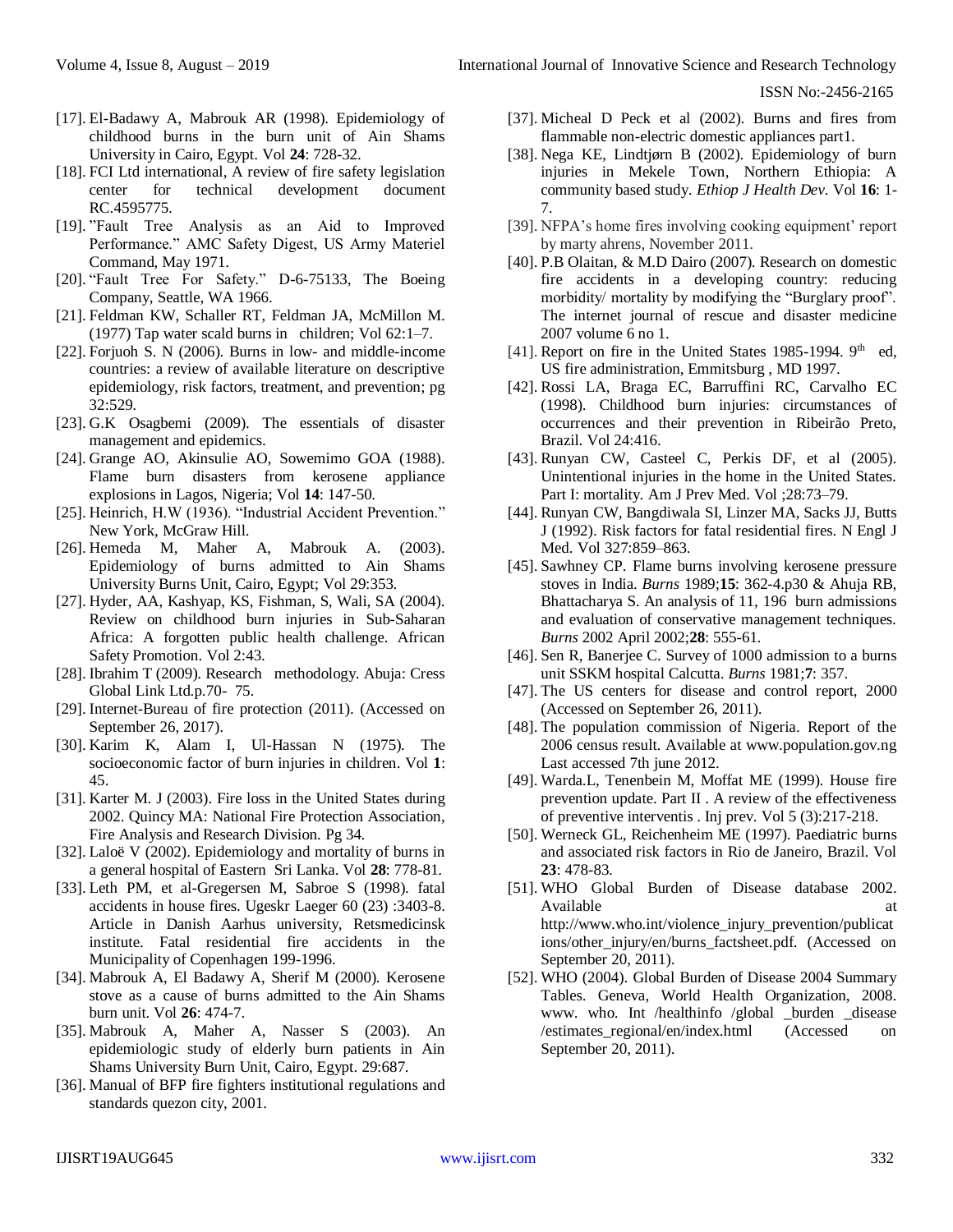## **TABLES**

| Sociodemographic Characteristics $(n = 500)$ | Frequency        | Percentage (%)    |
|----------------------------------------------|------------------|-------------------|
| Ages (years)                                 |                  |                   |
| $18 - 28$                                    | $\overline{14}$  | $\overline{2.8}$  |
| $29 - 38$                                    | 254              | $\overline{50.8}$ |
| $39 - 48$                                    | 167              | 33.4              |
| $49 - above$                                 | 65               | 13.0              |
| Sex                                          |                  |                   |
| Male                                         | 164              | 32.8              |
| Female                                       | 336              | 67.2              |
| Occupation                                   |                  |                   |
| <b>Banking</b>                               | 12               | 2.4               |
| Civil service                                | 291              | 58.2              |
| Entrepreneur                                 | 13               | 2.6               |
| Lawyer                                       | 33               | 6.6               |
| <b>Medical Practitioner</b>                  | 13               | 2.6               |
| Nurse                                        | 10               | 2.0               |
| Student                                      | $\overline{99}$  | 19.8              |
| Teacher                                      | $\overline{29}$  | 2.8               |
| <b>Educational Qualification</b>             |                  |                   |
| No formal education                          | $\overline{10}$  | $\overline{2.0}$  |
| Primary                                      | 20               | $\overline{4.0}$  |
| Secondary                                    | $\overline{113}$ | 22.6              |
| Tertiary                                     | 357              | 71.4              |
| Religion                                     |                  |                   |
| Christian                                    | 116              | 38.7              |
| Islam                                        | 184              | 61.3              |

Table 1:- Sociodemographic Characteristics of Respondents

| Respondents housing    | Frequency | Percentage % |
|------------------------|-----------|--------------|
| House Ownership status |           |              |
| Rented                 | 305       | 61.0         |
| Personally owned       | 195       | 39.0         |
| Type of House          |           |              |
| Bungalow               | 228       | 45.6         |
| Duplex                 | 35        | 7.0          |
| Multiple flats         | 139       | 27.8         |
| Multiple rooms         | 50        | 10.0         |
| Other                  | 33        | 6.6          |

Table 2:- Respondents house ownership status and type of house (n=500)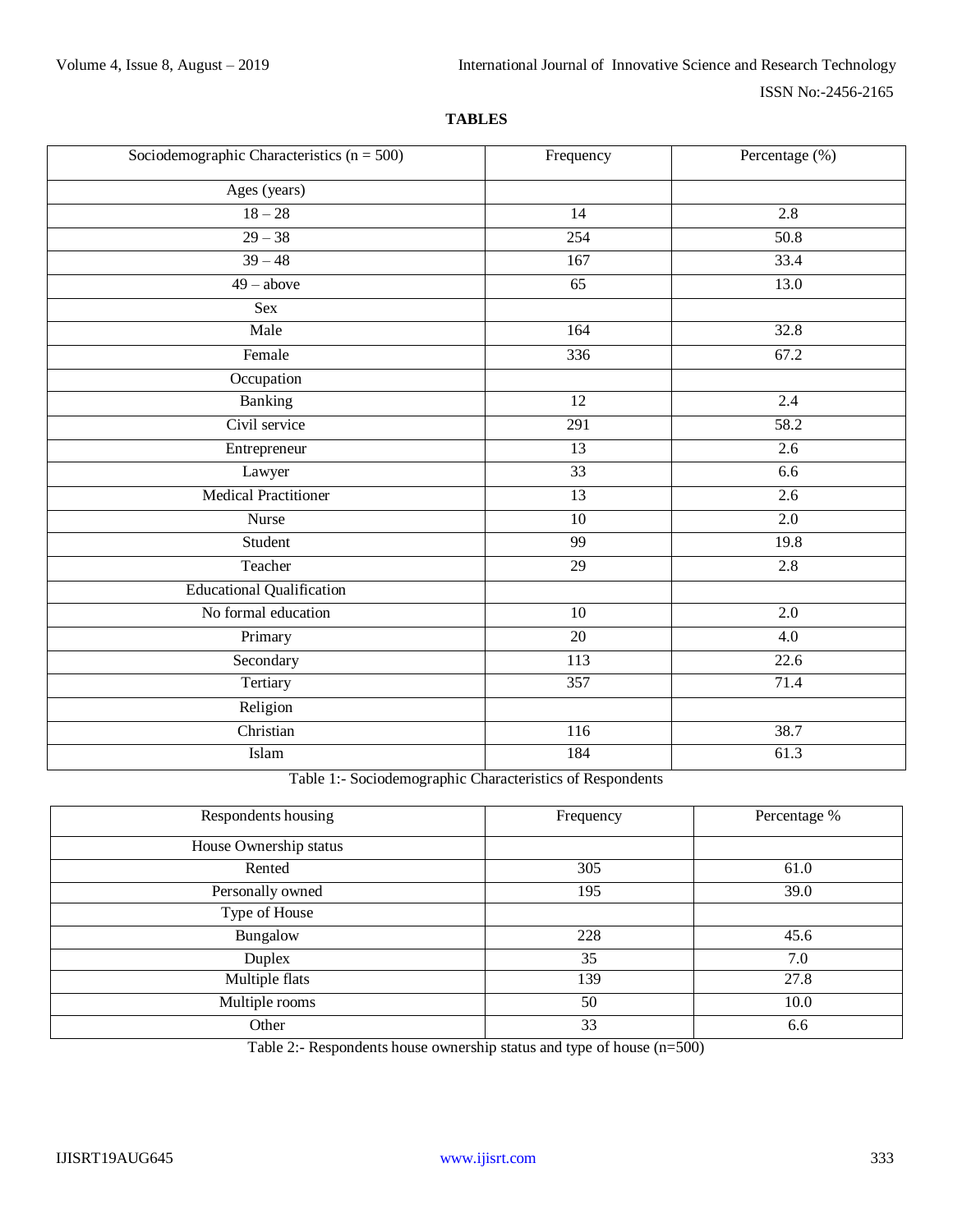| Knowledge of occurrence of<br>domestic fire accident | Frequency | Percentage (%) |
|------------------------------------------------------|-----------|----------------|
| Season of occurrence                                 |           |                |
| Rainy season                                         | 30        | (6.0)          |
| Dry season                                           | 470       | (94.0)         |
| Place/ where fire usually starts from                |           |                |
| Kitchen                                              | 425       | (85.0)         |
| Electrical outlets/room                              | 25        | (5.0)          |
| Anywhere                                             | 50        | (10.0)         |

Table 3:- Respondents knowledge of time and place of occurrence of domestic fire accident

 $(n= 500)$ 

| Response                                                      | Frequency        | Percentage (%) |
|---------------------------------------------------------------|------------------|----------------|
| Have you ever had a domestic fire accident before?            |                  |                |
| Yes                                                           | 68               | (13.6)         |
| N <sub>o</sub>                                                | 432              | (86.4)         |
| Total                                                         | 500              | (100.0)        |
| If yes how many times? $(n = 68)$                             |                  |                |
| $<$ 2 times                                                   | 14               | (2.8)          |
| 2 times                                                       | 25               | (5.0)          |
| More than 2 times                                             | 15               | (3.0)          |
| No response                                                   | 14               | (2.8)          |
| When was the last time you had fire accident at home $(n=68)$ |                  |                |
| Last three months                                             | 13               | (2.6)          |
| More than a year                                              | 41               | (8.2)          |
| No response                                                   | 14               | (2.8)          |
| What was the cause?                                           |                  |                |
| Kitchen fire/cooking appliance                                | 25               | (5.0)          |
| Electricity                                                   | 28               | (5.6)          |
| Smoking                                                       | 14               | (2.8)          |
| Fire works                                                    | $\mathbf{1}$     | (0.2)          |
| What were the effects? $(n=68)$                               |                  |                |
| Injury                                                        | 35               | (7.0)          |
| Loss of property                                              | 33               | (6.6)          |
| Did you receive any government intervention?                  |                  |                |
| Yes                                                           | $\boldsymbol{0}$ | (0)            |
| N <sub>o</sub>                                                | 68               | (13.6)         |

Table 4:- Distribution of respondents by occurence of domestic fire accident in the house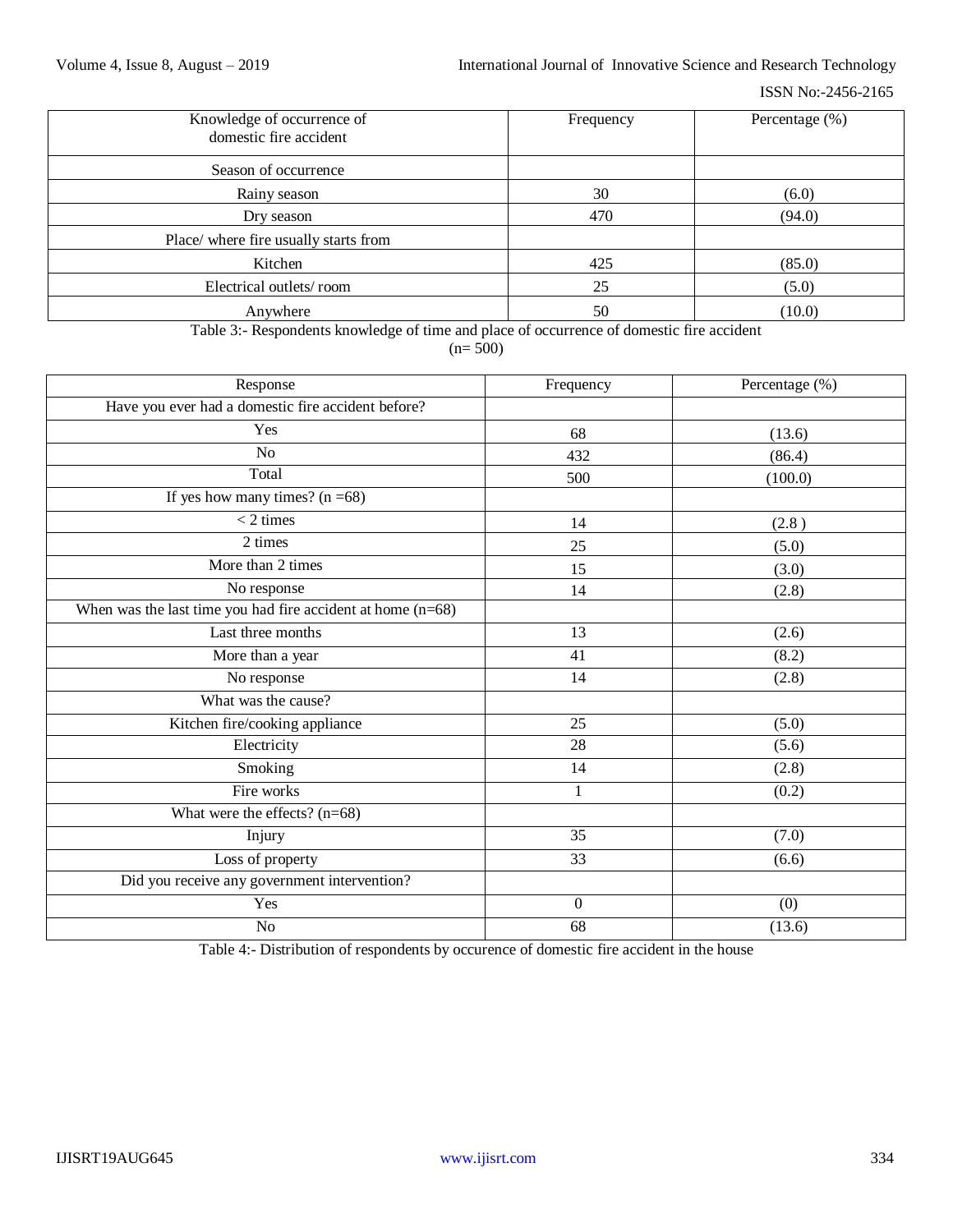ISSN No:-2456-2165

| Response                                                              | Frequency        | Percentage (%) |
|-----------------------------------------------------------------------|------------------|----------------|
| Do you have some faulty electrical appliances at home?                |                  |                |
| Yes                                                                   | 98               | (19.6)         |
| $\overline{No}$                                                       | 361              | (72.2)         |
| No response                                                           | 41               | (8.2)          |
| Do you use candles when light is off?                                 |                  |                |
| Yes                                                                   | 65               | (13.0)         |
| $\overline{No}$                                                       | 370              | (74.0)         |
| No response                                                           | 65               | (13.0)         |
| Do you smoke?                                                         |                  |                |
| Yes                                                                   | $\overline{74}$  | (14.8)         |
| $\overline{No}$                                                       | $\overline{373}$ | (74.6)         |
| No response                                                           | 53               | (10.6)         |
| What flammable material do you keep at home?                          |                  |                |
| Petrol                                                                | $\overline{209}$ | (41.8)         |
| Kerosene                                                              | 238              | (47.6)         |
| Alcohol                                                               | 53               | (10.6)         |
| Petrol                                                                | 209              | (41.8)         |
| Are your cooking appliances within the reach of children?             |                  |                |
| Yes                                                                   | 47               | (9.4)          |
| $\overline{No}$                                                       | 412              | (82.4)         |
| No response                                                           | 41               | (8.2)          |
| Do you refuel your generator while it is still on?                    |                  |                |
| Yes                                                                   | 168              | (33.6)         |
| N <sub>o</sub>                                                        | 291              | (58.2)         |
| I don't have a generator                                              | 41               | (8.2)          |
| Do you keep matches away from the reach of children?                  |                  |                |
| Yes                                                                   | 176              | (35.2)         |
| $\overline{No}$                                                       | 230              | (46.0)         |
| No response                                                           | 55               | (11.0)         |
| Do you refuel your lamp after igniting?                               |                  |                |
| Yes                                                                   | 117              | (23.4)         |
| N <sub>o</sub>                                                        | 313              | (62.6)         |
| No response                                                           | $\overline{70}$  | (14.0)         |
| Have you ever forgotten to put out your cooking appliances after use? |                  |                |
| Yes                                                                   | 88               | (17.6)         |
| $\overline{No}$                                                       | $\overline{305}$ | (61.0)         |
| No response                                                           | $\overline{107}$ | (21.4)         |

Table 5:- Knowledge of Risk Factors towards Domestic Fire Accident (n=500)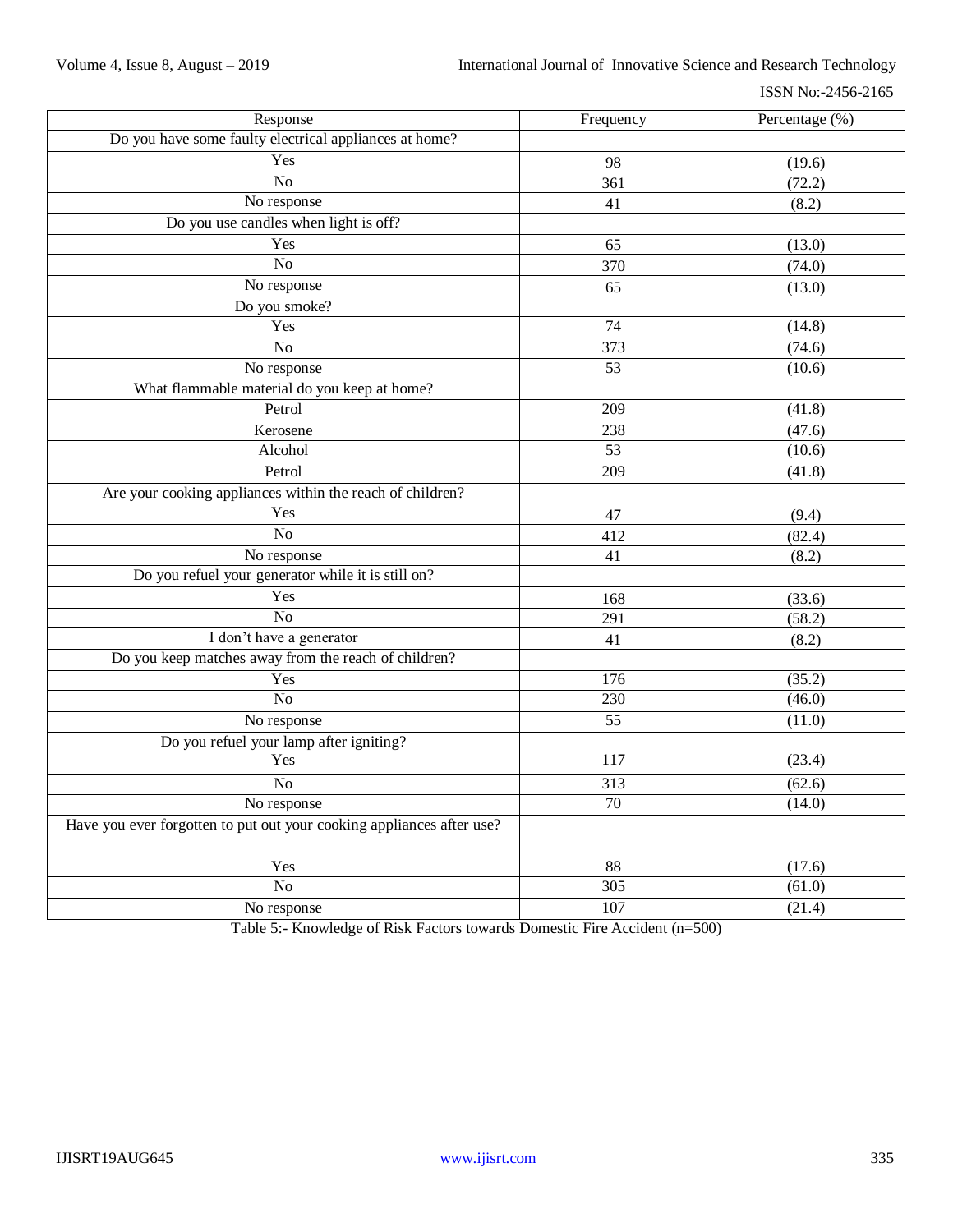ISSN No:-2456-2165

| Predisposing factors                                          | Frequency | Percent $(\% )$ |
|---------------------------------------------------------------|-----------|-----------------|
| Carelessness                                                  | 493       | (98.6)          |
| Leaving cooking appliances unattended                         | 376       | (75.2)          |
| Burning candles overnight                                     | 264       | (52.8)          |
| Faulty electrical appliances                                  | 486       | (97.2)          |
| Smoking and improperly extinguished cigarette stalks          | 443       | (88.6)          |
| Unsafe storage/keeping inflammable substances at home         | 122       | (24.4)          |
| Alcoholism                                                    | 203       | (40.6)          |
| Pattern/Design of the house /building                         | 87        | (17.4)          |
| Fueling generator while still on                              | 74        | (14.8)          |
| Refueling lamps while still on                                | 23        | (4.6)           |
| Failure to switch off all electrical devices when not at home | 480       | (96.0)          |

Table 6:- Factors that respondents consider risk factors/ predisposing factors to domestic fire accidents (Multiple response n= 500)

| Response                                                          | Frequency | Percentage (%) |
|-------------------------------------------------------------------|-----------|----------------|
| What type of building/ house material do you have at home?        |           |                |
| Concrete, zinc & aluminum                                         | 247       | (49.4)         |
| Brick and modern roofing material                                 | 114       | (22.8)         |
| Mud tarsh and bamboo                                              | 62        | (12.4)         |
| Others                                                            | 77        | (15.4)         |
| Do you have a smoke detector installed in your home?              |           |                |
| Yes                                                               | 55        | (11.0)         |
| $\overline{No}$                                                   | 445       | (89.0)         |
| How many people occupy your house?                                |           |                |
| < 2                                                               | 99        | (19.8)         |
| $\overline{2}$                                                    | 110       | (22.0)         |
| >2                                                                | 291       | (58.2)         |
| Do you properly check or put out your electric appliances when    |           |                |
| not in use?                                                       |           |                |
| Yes                                                               | 85        | (17.0)         |
| N <sub>o</sub>                                                    | 329       | (65.8)         |
| What devices do you have at home to combat domestic fire          |           |                |
| accident?                                                         |           |                |
| water                                                             | 330       | (66.0)         |
| sand                                                              | 30        | $\sqrt{(6.0)}$ |
| fire extinguisher                                                 | 45        | (9.0)          |
| none                                                              | 95        | (19.0)         |
| Is any of your household ever trained on fire prevention?         |           |                |
| Yes                                                               | 32        | (6.4)          |
| No                                                                | 468       | (93.6)         |
| In case of fire outbreak in your home what actions will you take? |           |                |
| Fight the fire                                                    | 25        | (5.0)          |
| Call fire service/fighters                                        | 312       | (62.4)         |
| Call fire service/fighters                                        | 163       | (32.6)         |
| What is your source of information on fire accident prevention?   |           |                |
| Media                                                             | 245       | (49.0)         |
| Gsm                                                               | 12        | (2.4)          |
| Newspaper                                                         | 98        | (19.6)         |
| Internet                                                          | 100       | (20.0)         |
| Health workers                                                    | 25        | (5.0)          |
| Others                                                            | 20        | (4.0)          |
| N <sub>o</sub>                                                    | 468       | (93.6)         |

Table 7:- Knowledge of preventive practices towards Domestic Fire Accident (n=500)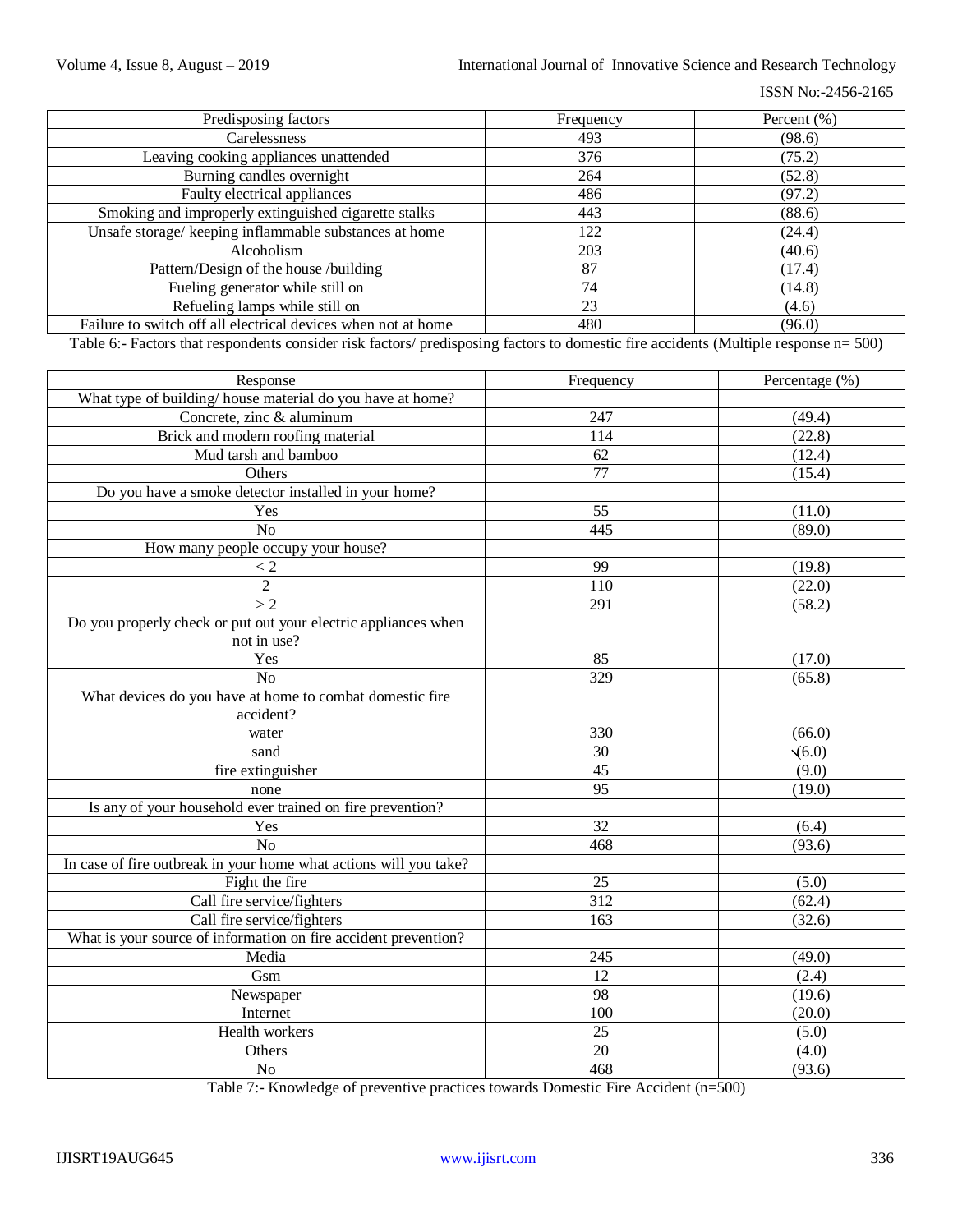ISSN No:-2456-2165

|                             | Do you have some faulty       |                  |                |                |           |
|-----------------------------|-------------------------------|------------------|----------------|----------------|-----------|
|                             | electrical appliances at home |                  | $\mathbf{X}^2$ |                |           |
| Socio demographic Factors   |                               |                  |                | Df             | ${\bf P}$ |
|                             | Yes                           | No               |                |                |           |
| Age (years)*                |                               |                  | 26.064         | 3              | 0.000     |
| $0 - 20$                    | $\boldsymbol{0}$              | 14               |                |                |           |
| $21 - 30$                   | 58                            | 156              |                |                |           |
| $31 - 40$                   | 40                            | 127              |                |                |           |
| 41 and above                | $\boldsymbol{0}$              | 64               |                |                |           |
| $Sex*$                      |                               |                  |                |                |           |
| Male                        | 13                            | 111              | 11.948         | $\mathbf{1}$   | 0.001     |
| Female                      | 85                            | 250              |                |                |           |
| Occupation*                 |                               |                  |                |                |           |
| Banking                     | $\boldsymbol{0}$              | 12               |                |                |           |
| Civil servant               | 28                            | 182              | 212.175        | 12             | 0.000     |
| Corp member                 | $\boldsymbol{0}$              | 24               |                |                |           |
| Entrepreneur                | $\boldsymbol{0}$              | 13               |                |                |           |
| Lawyer                      | $\boldsymbol{0}$              | 33               |                |                |           |
| <b>Medical Practitioner</b> | $\boldsymbol{0}$              | 13               |                |                |           |
| Public service              | 12                            | $\boldsymbol{0}$ |                |                |           |
| Student                     | 58                            | 27               |                |                |           |
| Education*                  |                               |                  |                |                |           |
| Primary                     | 10                            | 10               |                |                |           |
| Secondary                   | 14                            | 85               | 17.766         | $\overline{2}$ | 0.000     |
| Tertiary                    | 69                            | 261              |                |                |           |
| No formal                   | 5                             | 5                |                |                |           |
| Marital Status*             |                               |                  |                |                |           |
| Married                     | 52                            | 198              |                |                |           |
| Single                      | 46                            | 149              | 4.428          | $\overline{2}$ | 0.109     |
| Widow                       | $\mathbf{0}$                  | 14               |                |                |           |
|                             |                               |                  |                |                |           |

Table 8:- Relationship between respondents' Sociodemographic factors and their knowledge of risk factors of domestic fire accident  $(n=500)$ 

\*Variables significantly related to knowledge of risk factors  $(p < 0.05)$